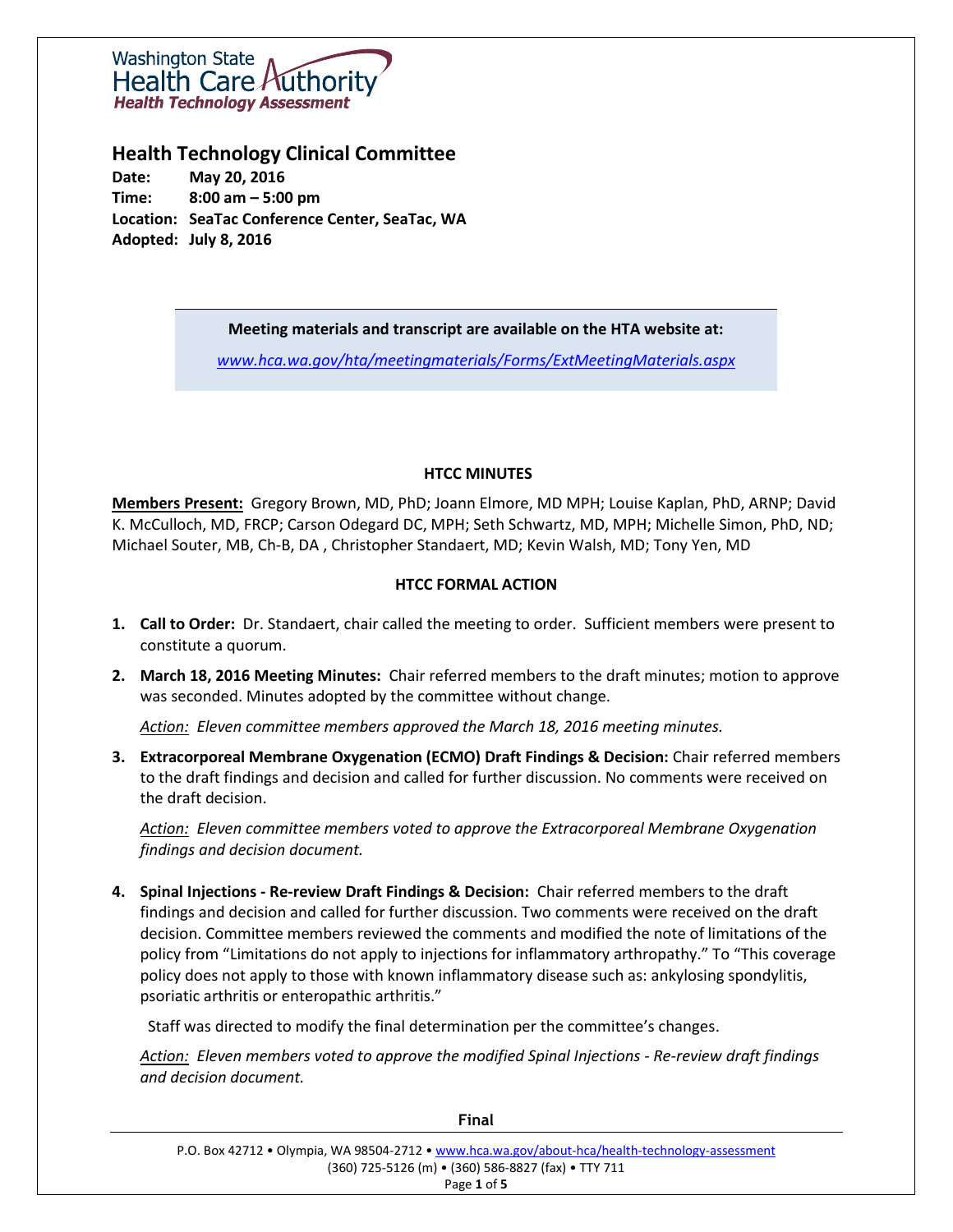## **5. Bronchial Thermoplasty for Asthma:**

The chair introduced the clinical expert for bronchial thermoplasty, Amy Markezich, MD, Overlake Medical Clinic, Bellevue, WA.

## **Agency Utilization and Outcomes:**

Dr. Charissa Fotinos, MD, MSc, Deputy Chief Medical Officer, WA - Health Care Authority presented the state agency perspective for bronchial thermoplasty to the committee. The full presentation is published with May 20, [meeting materials.](http://www.hca.wa.gov/hta/meetingmaterials/Forms/ExtMeetingMaterials.aspx)

## **Scheduled and Open Public Comments:**

The chair called for public comments. Comments were provided by:

- Michael Wechsler, MD
- Jiten Patel, MD
- Roberta Stapleton
- Karla Marsh
- Narinder Shargill, PhD
- Travis Marsh

All slide presentations are published with [May 20, meeting materials.](http://www.hca.wa.gov/hta/meetingmaterials/Forms/ExtMeetingMaterials.aspx)

## **Vendor Report and HTCC Q & A:**

Natalie Slezak, PhD, Hayes, Inc. presented the evidence review of bronchial thermoplasty for asthma. The full presentation is published with [May 20, meeting materials.](http://www.hca.wa.gov/hta/meetingmaterials/Forms/ExtMeetingMaterials.aspx)

## **HTCC Coverage Vote and Formal Action:**

## *Committee Decision*

Based on the deliberations of key health outcomes, the committee decided that it had the most complete information: a comprehensive and current evidence report, public comments, and state agency utilization information. The committee concluded that the current evidence on bronchial thermoplasty for asthma is sufficient to make a determination on this topic. The committee discussed and voted on the evidence for use of bronchial thermoplasty for asthma compared to current alternative strategies. The committee considered the evidence and gave greatest weight to the evidence it determined, based on objective factors, to be the most valid and reliable.

Based on these findings, the committee voted to not cover bronchial thermoplasty for asthma.

|                                          | <b>Not</b><br>Covered | <b>Covered Under</b><br><b>Certain Conditions Unconditionally</b> | Covered |
|------------------------------------------|-----------------------|-------------------------------------------------------------------|---------|
| <b>Bronchial Thermoplasty For Asthma</b> |                       | Д                                                                 |         |

| Final<br>- ------ |  |
|-------------------|--|
| Page 2 of 5       |  |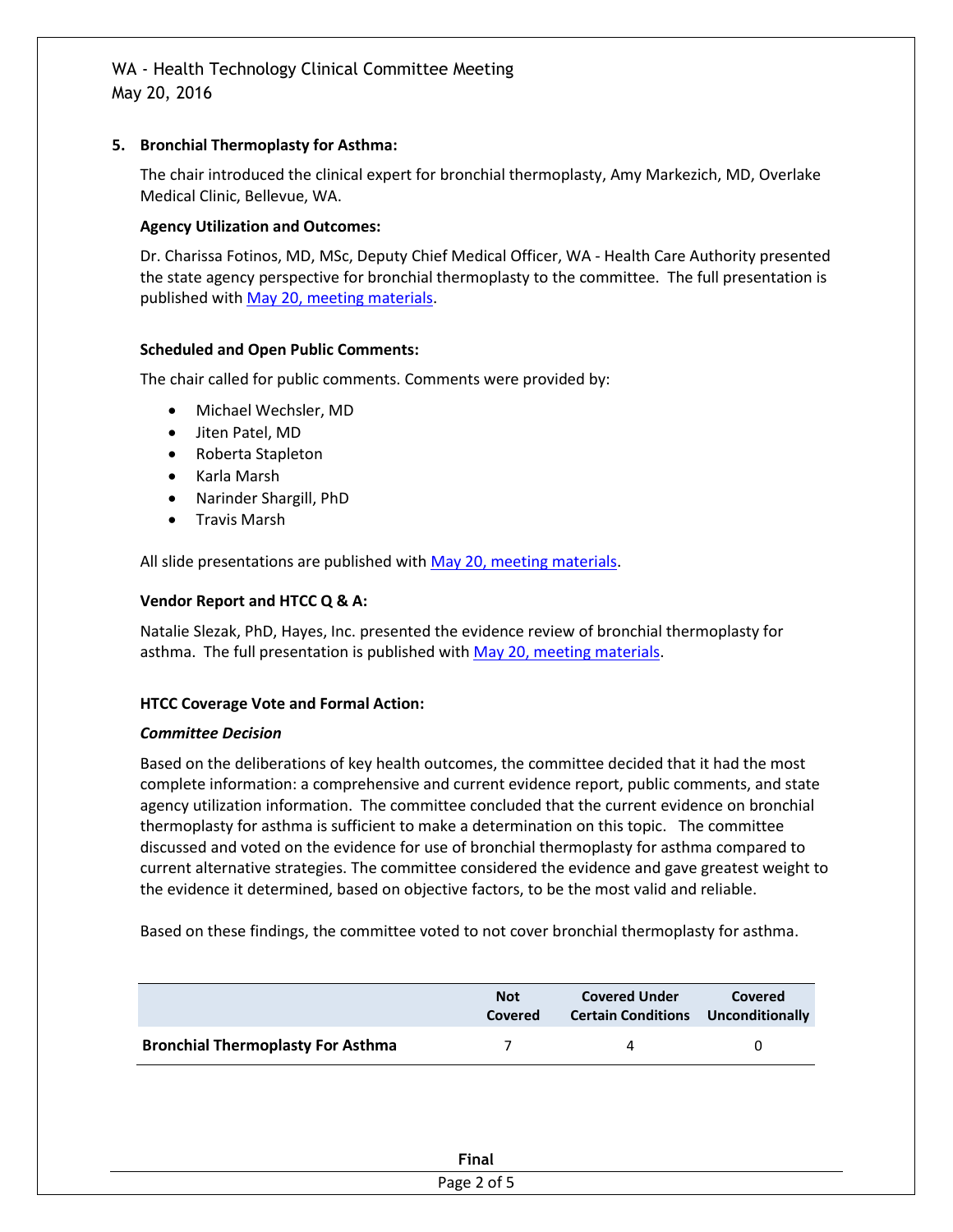## *Discussion*

The committee reviewed and discussed the available studies of bronchial thermoplasty. Details of study design, inclusion criteria and other factors affecting study quality were discussed. All committee members found the effectiveness of the technology to be unproven and a majority found safety to be less safe or unproven. Prior to the second voting question addressing coverage the committee discussed potential criteria for coverage. A majority of the committee voted to not cover bronchial thermoplasty for asthma.

## *Limitations*

NA

## *Action*

The committee checked for availability of a Medicare national coverage decision (NCD). There is no NCD for bronchial thermoplasty for asthma.

The committee discussed clinical guidelines identified for bronchial thermoplasty for asthma from the following organizations:

British Thoracic Society, (2011) European Respiratory Society, (2014) American Thoracic Society, (2015) Global Initiative for Asthma, (2015) National Institute for Health and Care Excellence, (2012)

The chair noted consistency with some guidelines as long term safety and efficacy have not been established.

The committee chair directed HTA staff to prepare a findings and decision document on bronchial thermoplasty for asthma reflective of the majority vote for public comment followed by final approval at the next public meeting.

## **6. Autologous Blood/ Platelet-rich Plasma Injections**

## **Agency Utilization and Outcomes:**

Shana Johnson, MD, WA - Health Care Authority, presented the state agency perspective and utilization rates for the autologous blood and platelet-rich plasma topic to the committee. The full presentation is published wit[h May 20, meeting materials.](http://www.hca.wa.gov/hta/meetingmaterials/Forms/ExtMeetingMaterials.aspx)

The chair introduced the clinical expert for autologous blood/ platelet-rich plasma injections, Kimberly G. Harmon, MD, Professor Department of Family Medicine, Department of Orthopaedics and Sports Medicine, University of Washington, Seattle, WA.

## **Scheduled and Open Public Comments:**

The chair called for public comments.

| <b>Tinny</b><br>гшаг    |
|-------------------------|
| Page 5<br><b>3 of 5</b> |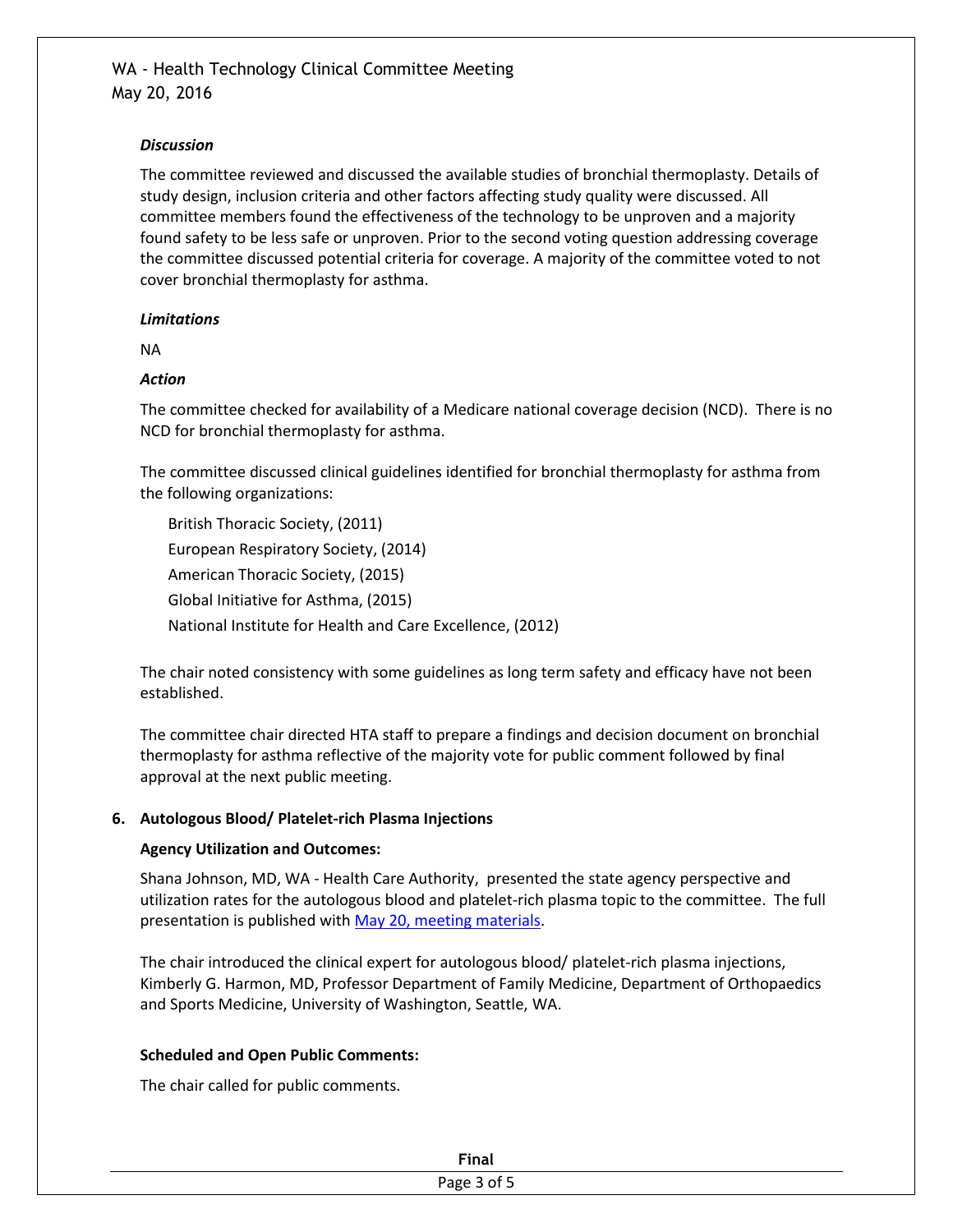# WA - Health Technology Clinical Committee Meeting May 20, 2016

No scheduled or open public comments were presented.

#### **Vendor Report and HTCC Q & A:**

Robin Hashimoto, PhD, Spectrum Research Inc., presented the evidence review addressing autologous blood and platelet-rich plasma injections. The full presentation is published wit[h May 20,](http://www.hca.wa.gov/hta/meetingmaterials/Forms/ExtMeetingMaterials.aspx) [meeting materials.](http://www.hca.wa.gov/hta/meetingmaterials/Forms/ExtMeetingMaterials.aspx)

#### **HTCC Coverage Vote and Formal Action:**

#### *Committee Decision*

Based on the deliberations of key health outcomes, the committee decided that it had the most complete information: a comprehensive and current evidence report, public comments, and state agency utilization information. The committee concluded that the current evidence on autologous blood/ platelet-rich plasma injections is sufficient to make a determination on this topic. The committee discussed and voted on the evidence for use of autologous blood/ platelet-rich plasma injections compared to current alternative strategies. The committee considered the evidence and gave greatest weight to the evidence it determined, based on objective factors, to be the most valid and reliable.

Based on these findings, the committee voted to not cover autologous blood/ platelet-rich plasma injections.

|                                                          | <b>Not</b> | <b>Covered Under</b><br><b>Covered Certain Conditions Unconditionally</b> | Covered |
|----------------------------------------------------------|------------|---------------------------------------------------------------------------|---------|
| <b>Autologous Blood/ Platelet-rich Plasma Injections</b> | -8         | ₹                                                                         |         |

#### *Discussion*

The committee reviewed and discussed the available evidence. The committee considered the quality of the available literature addressing the use of autologous blood and platelet-rich plasma injections for tendinopathies including tennis elbow, Achilles tendinopathy, patellar tendinopathy, rotator tendinosis and rotator tears. Additional conditions with available evidence include plantar fasciitis, acute injuries and osteoarthritis. A majority of committee members found the technology to be unproven in terms of efficacy, safety and cost-effectiveness. Prior to the vote on coverage the committee discussed potential conditions for coverage. A majority of the committee voted to not coverage autologous blood injections and platelet rich plasma injections for any of the conditions considered in the review.

#### *Limitations*

NA

## *Action*

The committee checked for availability of a Medicare national coverage decision (NCD). There is no NCD that applies to autologous blood and platelet rich plasma injections.

| <b>Final</b>                   |
|--------------------------------|
| . .<br>Diag A of<br>age 4 or J |